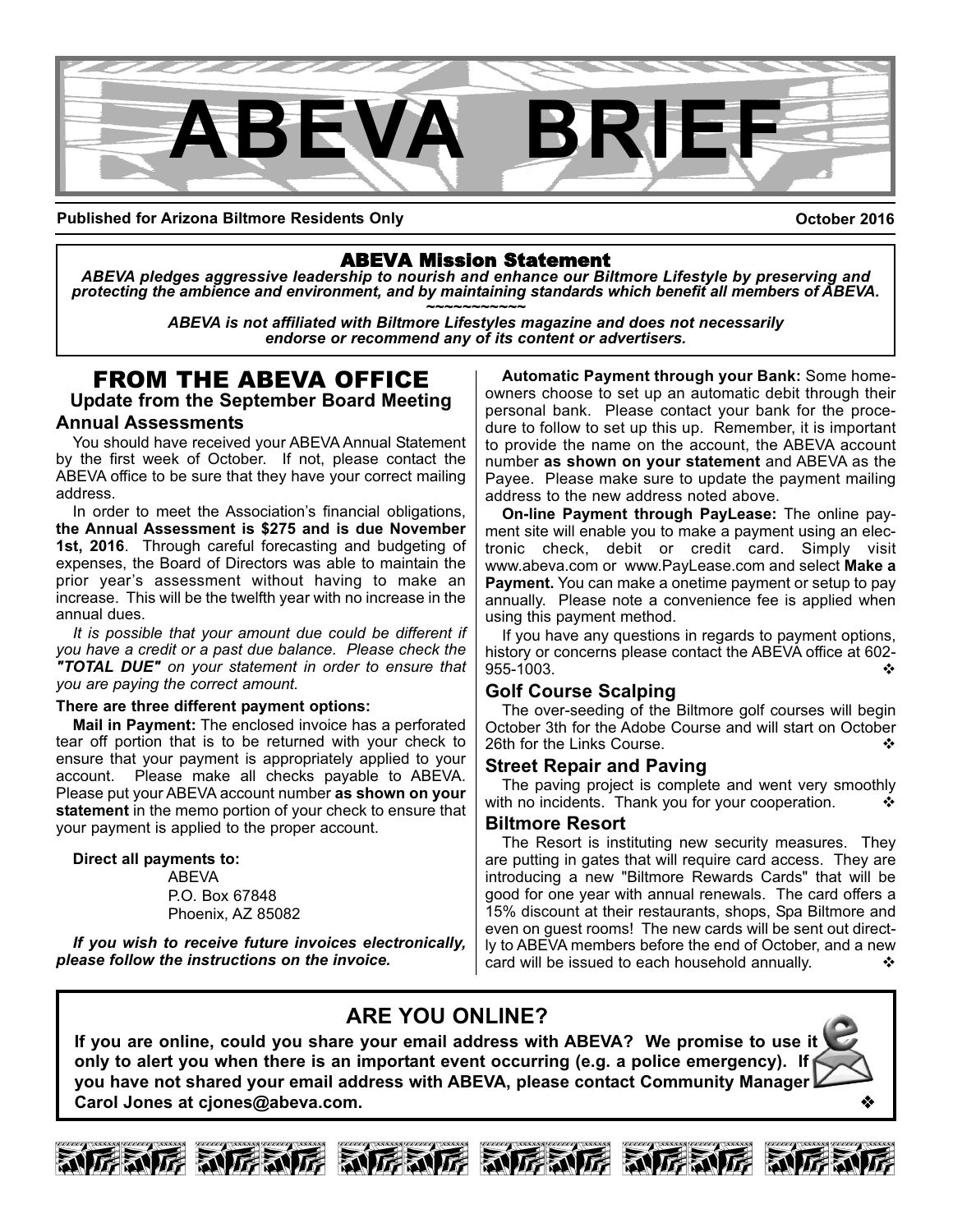

#### SECURITY

**THE RESPONSIBILITY FOR SECURITY BEGINS WITH EACH RESIDENT. MOST CRIMES ARE CRIMES OF OPPOR-TUNITY.** 

**IF YOU HAVE A SECURITY SYSTEM AND DO NOT TURN IT ON, THEN YOU DO NOT HAVE A SECURITY SYSTEM.**

| <b>Monthly ABEVA Patrol Report</b><br>Recap for the<br>Month of August 2016 |                  |  |
|-----------------------------------------------------------------------------|------------------|--|
|                                                                             | TOTAL            |  |
| <b>NAME OF INCIDENT</b>                                                     | <b>INCIDENTS</b> |  |
| <b>ALARMS</b>                                                               | 11               |  |
| <b>ASSUALT / SHOOTING</b>                                                   | $\Omega$         |  |
| <b>BURGLARY / ROBBERY</b>                                                   | 1                |  |
| <b>SUSPICIOUS: PERSON / VEHICLE</b>                                         | 6                |  |
| <b>VEHICLE BREAK-IN</b>                                                     | $\Omega$         |  |
| <b>TRESPASSING: VEHICLE / PERSON</b>                                        | 9                |  |
| <b>MISCELLANEOUS</b>                                                        | 17               |  |
| <b>DISTURBANCES</b>                                                         | $\overline{c}$   |  |
| <b>FIRE DEPARTMENT</b>                                                      | 10               |  |
| <b>MEDICAL EMERGENCY / AMBULANCE</b>                                        | 6                |  |
| <b>PROPERTY DAMAGE</b>                                                      | 8                |  |
| <b>POLICE INVOLVED</b>                                                      | 12               |  |
| <b>THEFT - VEHICLE</b>                                                      | $\mathbf{1}$     |  |
| <b>THEFT - PROPERTY</b>                                                     | $\overline{2}$   |  |
| <b>VIOLATION: PARKING / TRAFFIC</b>                                         | 128              |  |
| <b>LEAK: WATER / GAS</b>                                                    | 28               |  |
| <b>OPEN: WINDOW / GATE / DOOR</b>                                           | 6                |  |
| <b>GARAGE DOORS OPEN</b>                                                    | 43               |  |
| <b>LIGHTS</b>                                                               | 23               |  |
|                                                                             |                  |  |
| <b>TOTAL REPORTS:</b>                                                       | 313              |  |

## **MEETINGS & LUNCHEONS Biltmore Lunch Bunch**

The Biltmore Lunch Bunch (BLB) will meet on Friday, October 7th, 2016 at 11:45 a.m. at Frank and Albert's with Nancy McKay as Coordinating Hostess. BYOM (Bring Your Own Money), order off the menu and come enjoy lunch with ladies who live or work in the Biltmore area. The dress is casual.

#### *For advanced planning:*

Friday, November 4th, 2016-11:45 a.m.-Frank and Albert's with Nancy McKay, Coordinating Hostess Friday, December 9th, 2016-11:45 a.m.-Frank and Albert's with Nancy McKay, Coordinating Hostess Friday, January 6th, 2076-11:45 a.m.-Frank and Albert's with La Rita Mason, Coordinating Hostess

You will receive e-mail reminders of when the lunches are scheduled. If you have any questions or would like to be added to the list to receive reminders about the BLB, contact La Rita Mason at  $(602)$  667-0002 or Irmason@arn.net. It helps in planning if you can let La Rita know in advance if you know you plan to come; however, if you don't know until the time of the event, drop-ins are always welcome.  $\cdot\cdot\cdot$ 









The Biltmore Networking Group monthly happy hour provides an excellent opportunity to meet and network with others in the Biltmore community. There is usually a group of about 60-80 professionals, including finance, fine arts, government, hospitality, law, marketing, medicine, real estate, technology and many more.

The upcoming happy hours are planned for October 6th and November 3rd from 5:30 p.m. to 7:30 p.m. at the Omaha SteakHouse Garden Lounge inside the Embassy Suites Phoenix Biltmore. There is no need to RSVP, and there is never a charge to attend these events. If you have any questions or would like to be added to the email list for monthly announcements, please contact Shahpar at biltmorenetwork@gmail.com. Shahpar founded the Biltmore Networking Group in 2003.  $\blacklozenge$ 

## **Biltmore Area Partnership**



The next Biltmore Area Partnership Networking Luncheon will be on Tuesday, October 25th at Lon's at the Hermosa Inn. The guest speaker will be Mayor Greg Stanton.

Lon's at the Hermosa Inn is located at 5532 North Palo Cristi Road. Reservations are required by Friday, October 21th. Networking will be from 11:30 a.m. to 12 noon, when lunch will be served. The guest will address the attendees from 12:30 to 1:00 p.m. The cost is \$30.00 for members and \$35.00 for nonmembers. For additional information, please call Ed Rossi at (602) 957-6483. Reservations and checks should be sent to Biltmore Area Partnership at 3104 East Camelback Road, #174, Phoenix,<br>4Z 85016. AZ 85016.

# SPECIAL OFFERS AND EVENTS **Arizona Biltmore Resort and Spa October Events**

This October, the Arizona Biltmore offers a delicious assortment of fine cuisine, live music, incredible Spa Biltmore specials and more!

#### **Arizona Biltmore Winemaker Dinner Series**

Celebrate the 27th season of the Winemaker Dinner Series on October 6th with Craggy Range Winery. Held in the resort's historic signature restaurant, Wright's at The Biltmore, the Winemaker Dinners combine innovative gourmet dining, acclaimed wines and winemakers discussing their wines with after-dinner drinks and cigars on Squaw Peak Lawn. The dinners are held monthly and will run through June 8th, 2017. Reservations are required.

#### **Arizona Biltmore Beer Dinners**

October marks the next installment of the Arizona Biltmore Beer Dinners. Join us as we welcome Guinness on Wednesday, October 12th where acclaimed microbrews are paired with original recipes by Arizona Biltmore's



culinary team. The four-course dinners are held in the private Sunroom of Frank & Albert's restaurant. Reservations are required.





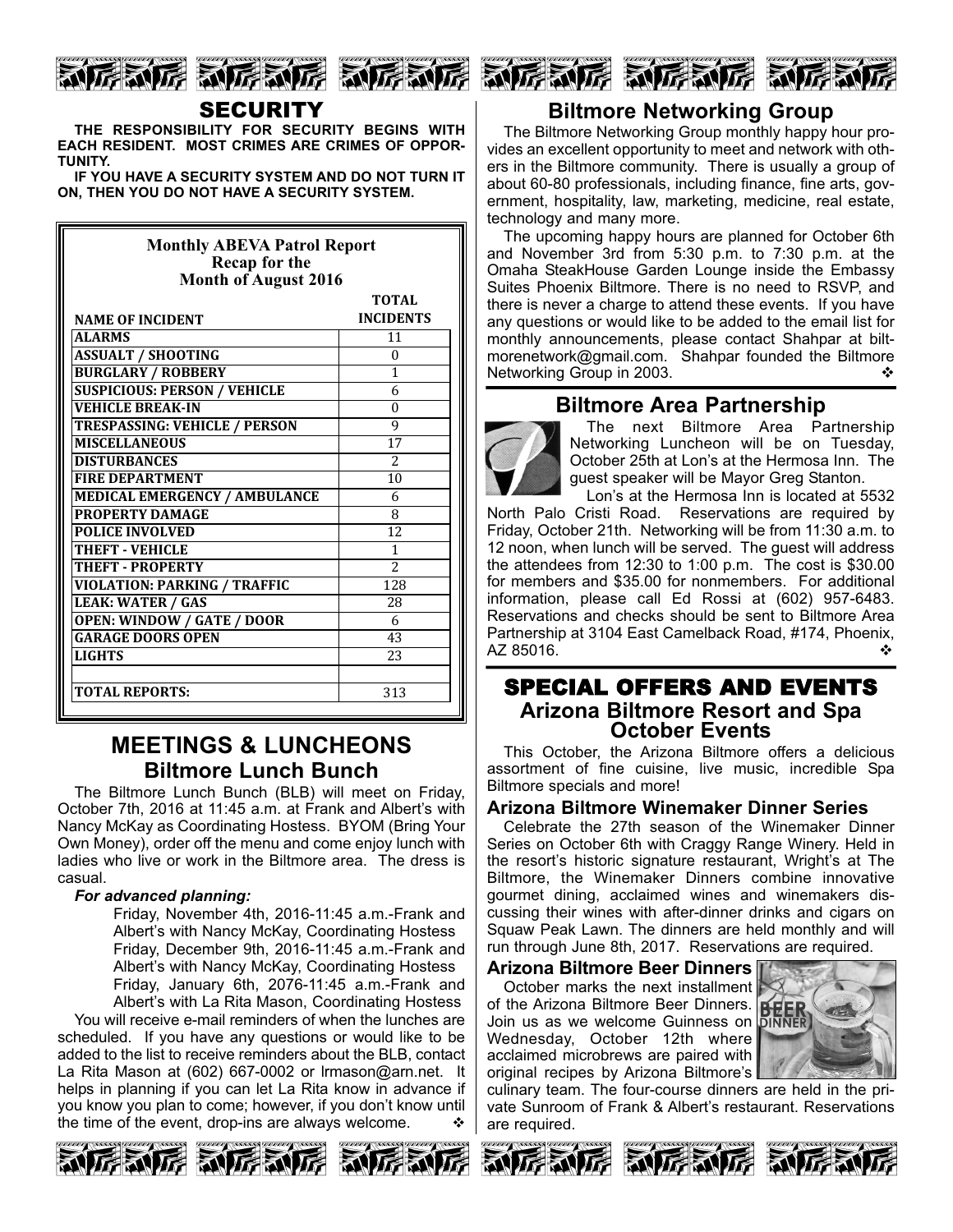

#### **Classic High Tea**

Indulge in savory culinary delicacies and mouthwatering pastries complemented by an array of discerningly selected teas. Join the Biltmore for the return of Classic High Tea Thursdays, Fridays, Saturdays and Sundays with seating available at noon or 2:00 pm. Reservations are required. Please call 602-955-6600 for details.

#### **Arizona Biltmore History Tours**

Don't miss out on exploring the stunning 39-acre property and learning about the Biltmore's incredible past with a guided history tour. Tours are 1.5 hours long and are available three times per week. For reservations, please call 602-955-6600.  $\cdot$ 

# **Arizona Biltmore Golf Club October Events**

October is here and summer's hot temperatures are in the rearview mirror. October's warm days and cool nights means the Arizona golf season is finally upon us. Time to hit the Links (or Adobe) and enjoy our beautiful weather. Here is a quick update on the exciting things happening at The Arizona Biltmore Golf Club:

#### **October Is Breast Cancer Awareness Month**

In honor of Breast Cancer Awareness Month, The Arizona Biltmore Golf Club will go PINK in October to help raise money and awareness to help fight this disease. The Arizona Biltmore Golf Club staff will be wearing pink hats throughout October, and the club will also have a number of fun ways for guests to participate and raise money for Arizona Assistance in Healthcare including:

- $+$  Pink Arizona Biltmore Golf Club golf hats will be available for sale in the golf shop, with 10 percent of proceeds going to charity.
- $+$  Pink Breast Cancer Awareness wrist bands will be sold for \$5 in the golf shop, and all money raised will be going to Arizona Assistance in Healthcare.
- $\div$  Guests wearing pink to play golf will receive a coupon for a free drink of their choice on the golf course.
- $+$  Guests who choose to walk the Adobe Course (after it reopens from overseeding) can play for just \$22. \$2 from every walking round on the Adobe course in October will be donated to the charity.

All proceeds raised through the aforementioned initiatives will be donated to Arizona Assistance in Healthcare. Arizona Assistance in Healthcare helps patients undergoing cancer treatment in the Phoenix metro area. Arizona Assistance in Healthcare provides money for emergency non-medical expenses such as rent, utilities, car payments and various other needs. For more information on Arizona Assistance in Healthcare, visit www.aih.org/goodyear.

#### **Overseeding Schedule**

October means its overseeding time at the Arizona Biltmore Golf Club's two courses. Overseeding is the annual planting of winter grass. The Adobe Course will be closed for overseeding October 3rd through the 23rd. Adobe will reopen on October 24th, but will be cart path only through October 30th. The Links Course will be closed for overseeding October 24th through November 13th. The Links Course will reopen on November 14th, but will be cart path only through November 20th. Meanwhile, the Arizona Biltmore Practice Range will be closed October 3rd through the 16th for overseeding.

### **Specials at The Arizona Biltmore Golf Club**

Take advantage of three great October specials:

- l **Happy Hour Golf:** For just \$15, you can play four holes of golf plus grab a domestic beverage.
- l **Lunch Practice Special:** For just \$15, grab a famous Biltmore dog, a drink and a bucket of balls.
- l **Biltmore Buddies:** On Tuesday's at 4:00 p.m., for \$40+tax for two people you can play 9-holes of golf, get two drink tickets for the beverage cart and receive a sleeve of golf balls. Contact Chad to sign up at 602-955-9794.

#### **Mark Your Calendars**

Titleist club fitting day will be Saturday, December 3rd at 10 AM on the Arizona Biltmore Golf Club Driving Range. Space is limited, so reserve your spot to test out the latest golf equipment by signing up in the golf shop.<br>
A  $\overline{M}$  and  $\overline{M}$  and  $\overline{M}$  and  $\overline{M}$  and  $\overline{M}$  and  $\overline{M}$  and  $\overline{M}$ 









# **ABEVA Board of Directors**

**James Bell, President Michael Leeman, Vice President Mark Monserez, Secretary Judith Shafkind, Treasurer Arnold Braasch, Director Steven Helm, Director Phil Tibi, Director Will Hawking, Director**

#### **ABEVA Office Information**

**2525 East Arizona Biltmore Circle, Building D, Ste. 145 Phoenix, Arizona 85016 Hours Mon.Fri. 8:30 am5 pm 6029551003 phone 6029551144 fax Carol Jones Community Manager**

> **The** *ABEVA Brief* **Editor Carol Jones cjones@abeva.com**

**Roving Patrol: 6023694776 Police Dept. Non-Emergency: 6022626151**

### **Website Information**

Please visit the website at www.abeva.com. There is a link to Phoenix Metro Bank to pay your annual dues. You can download many ABEVA documents; CC&Rs, Parking Permission, Architectural Request Form, and more. You may also read board minutes and the  $ABFVA$  Brief online ABEVA Brief online.

# **Handy Contacts**

**City of Phoenix Back-Washing Department (Pools) 602.256.3190 Dead Animal Pick-up 602.262.6791 Dog Catcher 602.506.7387 Snake Control 480.894.1625 Fish & Game 602.942.3000 SRP Outages 602.236.8811 Water Department 602.262.6251**